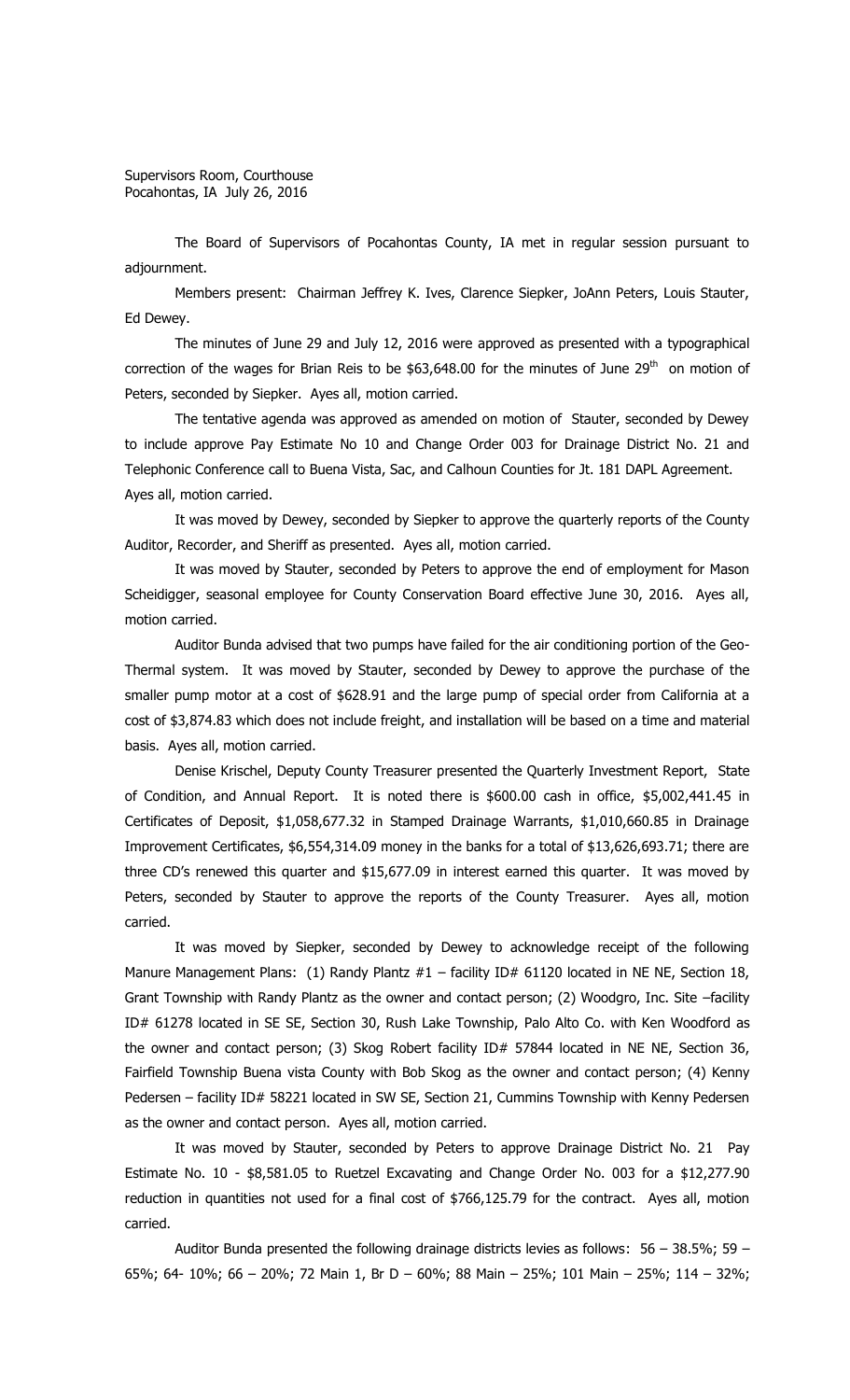115 – 705%; 120 – 170%; 123 – 125%; 127 – 15%; 157, Br 3 – 35%; 158 – 20%; 164 No Main Open – 11%; 60, Br 7 – 80%. The levies were approved on motion of Stauter, seconded by Siepker. Ayes all, motion carried.

Supervisor Dewey was excused from the board meeting.

It was moved by Stauter, seconded by Siepker to approve the following bills for joint drainage districts as follows: Jt. Drainage District No. 18-42: Hudson Law Firm - \$833.25; Jt. Drainage District No. 36 – Pocahontas Co. Secondary Roads - \$283.85; Jt. Drainage District No. 173- 67: Hudson Law Firm - \$120.00; Jt. Drainage District No. 43-72: Hudson Law Firm - \$420.00 and Bolton & Menk, Inc. - \$6.099.00 each to be forwarded to the appropriate county for consideration. Ayes all, motion carried.

The following claims were audited and allowed:

| AT&T                        | Phone                | 23.95               | 1                            |
|-----------------------------|----------------------|---------------------|------------------------------|
| Acorn Naturalist            | Supplies             | 43.90               | 1                            |
| Adv Systems                 | Copier Ex            | 82.15               | $\mathbf{1}$                 |
| E Ahlrichs                  | Mileage              | 157.00              | 2                            |
| Alliant Energy              | Utilities            | 30.64               | $\mathbf{1}$                 |
| AP Air Inc                  | Parts                | 156.00              | 1                            |
| G Atherton                  | Phone/Mileage REMB   | 427.94              | $\mathbf{1}$                 |
| Client                      | Services             | 54.50               | $\mathbf{1}$                 |
| N Betten                    | Mileage              | 208.00              | 2                            |
| B H Energy                  | Gas                  | 100.88              | 3                            |
| S Cash                      | Mileage              | 113.00              | 2                            |
| CenturyLink                 | Phone                | 2996.63             | 15                           |
| J Conlin                    | Mileage              | 300.00              | 3                            |
| Counsel                     | Supplies             | 51.59               | $\mathbf{1}$                 |
| O Cressler                  | Mileage              | 224.64              | 2                            |
| D&K Implement               | Parts                | 49.75               | $\mathbf{1}$                 |
| B Dahl                      | Phone REMB           | 25.00               | $\mathbf{1}$                 |
| Des Moine Stamp             | Stamps/Sup           | 83.40               | $\mathbf{1}$                 |
| Doolittle Oil               | Supplies             | 372.60              | 1                            |
| Emmetsburg Building         | Supplies             | 74.85               | $\mathbf{1}$                 |
| Farm & Home                 | Supplies             | 507.65              | 3                            |
| Farm & Home Pub             | Plat Books           | 1050.00             | $\mathbf{1}$                 |
| D Ferquson                  | Mile/Ex REMB         | 42.85               | $\mathcal{E}$                |
| D Fitchett                  | Phone REMB           | 25.00               | $\mathbf{1}$                 |
| Client                      | Services             | 165.00              | $\mathbf{1}$                 |
| Humboldt Co HD              | Grant REBM           | 125.00              | 1                            |
| Humboldt Co Sheriff         | Prisoner Ser         | 50.00               | $\mathbf{1}$                 |
| HyVee AR                    | Medical              | 74.81               | $\mathbf{1}$                 |
| IA Lakes Elec               | Utilities            | 985.70              | 2                            |
| IA SOS                      | Election Sup         | 14.11               | $\mathbf{1}$                 |
| ILEA                        | Training             | 320.00              | 1                            |
| IMWCA                       | Worker Comp          | 7272.00             | $\mathbf{1}$                 |
| R Jergens                   | Mile/Phone REBM      | 323.93              | $\mathbf{1}$                 |
| K Johnson                   | Parts                | 25.00               | $\mathbf{1}$                 |
| Laurens Municipal           | Utilities            | 1684.11             | $\mathbf{1}$                 |
| N Lenz                      | Well Closure         | 500.00              | 1                            |
| Luft & Son                  | Services             | 275.00              | $\mathbf{1}$                 |
| Machine Shop                | Services             | 769.34              | 3                            |
| Mangold Environ             | Water Tests          | 354.00              | $\mathbf{1}$                 |
| Mediacom                    | Internet             | 167.45              | $\mathbf{1}$                 |
| Messenger                   | Publication          | 478.40              | 2                            |
| K Metzger                   | Phone REMB           | 25.00               | 1                            |
| MidAmeri Energy             | Utilities            | 87.67               | $\mathbf{1}$                 |
| MIDAS                       | Transit              | 3333.00             | $\mathbf{1}$                 |
| MW Technology               | Phone Repairs        | 150.00              | 1                            |
| Midwest Wheel               | Supplies             | 334.69              | $\mathbf{1}$                 |
| P Mooney                    | Phone REBM           | 25.00               | $\mathbf{1}$                 |
| Murphy Tractor              | Parts                | 666.75              | $\mathbf{1}$                 |
| M Myers                     | Outside Assist       | 140.00              | $\mathbf{1}$                 |
| Neopost<br>Northland Prod   | Postage              | 75.00               | $\mathbf{1}$                 |
|                             | Supplies             | 208.95              | $\mathbf{1}$<br>$\mathbf{1}$ |
| NW Comm                     | Internet<br>Repairs  | 1389.64             | $\mathbf{1}$                 |
| PDQ Hoist & Tool            |                      | 820.00              |                              |
| Personali-Tees<br>PJ Greufe | Uniforms<br>Services | 668.00<br>6000.00   | $\mathbf{1}$<br>2            |
| Po Co Healthcare            | Recuitment           |                     | $\mathbf{1}$                 |
| Po Co Home Care             | Services             | 9000.00<br>16888.00 | 2                            |
| Po Co Pub Health            | Services             | 84.38               | $\mathbf{2}$                 |
| Po Co Sec Rd                | Fuel                 | 1511.57             | $\mathbf{2}$                 |
| Poca Comm Hospital          | Services             | 710.74              | $\mathbf{2}$                 |
| Poca Fiber                  | Internet             | 289.90              | $\mathsf 3$                  |
| Poca Lumber                 | Supplies             | 1348.10             | $\mathbf{2}$                 |
| Poca Manor                  | Prisoner Meals       | 2120.00             | $\mathbf{1}$                 |
| Poca Postmaster             | Postage              | 204.00              | $\mathbf{1}$                 |
| Poca St Bank                | Rent                 | 200.00              | $\mathbf 1$                  |
|                             |                      |                     |                              |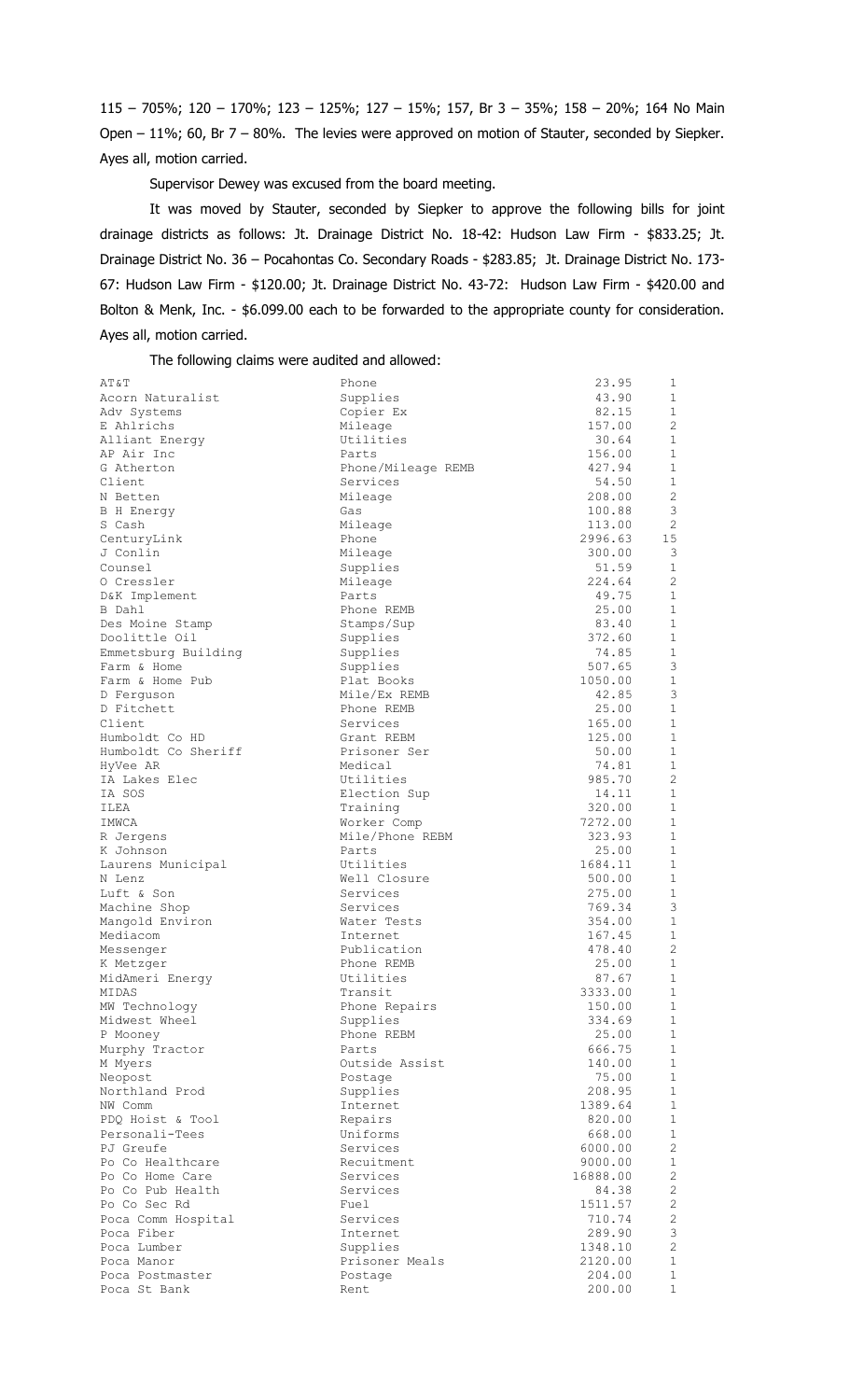| City-Pocahontas    | Utilities     | 174.37    | 2                         |
|--------------------|---------------|-----------|---------------------------|
| Polk Co Treas      | Payments      | 267.80    | $\mathbf{1}$              |
| Region V HAZMAT    | Contribution  | 1827.50   | $\mathbf{1}$              |
| Reserve Acct       | Postage       | 2000.00   | $\mathbf{1}$              |
| S Richardson       | Phone REMB    | 25.00     | $\mathbf{1}$              |
| V Ricklefs         | Mileage       | 174.50    | 2                         |
| Rubber Inc         | Parts         | 133.41    | $\mathbf{1}$              |
| Schoon Tree        | Services      | 150.00    | $\mathbf{1}$              |
| Client             | Services      | 30.00     | $\mathbf{1}$              |
| Seiler App         | Repair Ser    | 150.80    | 2                         |
| M Sexe             | Med Exam Ex   | 221.60    | $\mathbf{1}$              |
| K Simacek          | Mileage       | 97.50     | 2                         |
| Solutions          | Comp Main/SW  | 48479.47  | $\mathsf 3$               |
| D Stall            | Phone REBM    | 25.00     | $\mathbf{1}$              |
| Star Leasing       | Copier        | 285.02    | $\ensuremath{\mathsf{3}}$ |
| IA ST Treasurer    | Taxes         | 10.00     | $\mathbf{1}$              |
| Trimark            | Services      | 225.00    | $\mathbf{1}$              |
| US Bank            | Off Equip     | 81.27     | 2                         |
| K Vadar            | Mileage       | 87.00     | 2                         |
| Verizon            | Phone         | 143.99    | 2                         |
| Visions Auto Glass | Services      | 415.00    | $\mathbf{1}$              |
| Woodford Equip     | Parts/Repairs | 347.66    | $\mathbf{1}$              |
| Woods              | Supplies      | 10.71     | $\overline{2}$            |
| Grand Total        |               | 122428.76 |                           |
|                    |               |           |                           |

The Board reviewed the claim withheld for further review from July  $12<sup>th</sup>$  claim date in the amount of \$187.. The Verizon bill included a payment of \$31.47 as 1 of 24 payments for device. The auditor had previously inquired if the mobile phone was to be a county owned phone. Russ Jergens, EMA Director advised it is a replacement of his own personal cell phone. Jergens noted he had conferred with EMA board members Dan Allen and Ed Dewey and they authorized payment of the phone along with the protective accessories. Following discussion it was moved by Peters, seconded by Siepker to approve the bill of \$187.56 payable to Verizon. Ayes all, motion carried.

Jack Moellering, County Engineer advised the bid opening for pipe letting was conducted last week. There were four bids received. Upon tabulation of the bids Contech Engineered Solutions of Ankeny the apparent low bidder had submitted incorrect pricing and telephonically withdrew their bid. The next low bid of \$121,257.54 was provided by Metal Culverts of Jefferson, Mo. It was moved by Stauter, seconded by Peters to approve the low bid and authorize the chairman to sign the contract with Metal Culverts for the CMP pipe. Ayes all, motion carried.

It was moved by Siepker, seconded by Peters to approve the increased wage of \$20.75 per union contract for Jeremiah Stauter, Secondary Road mechanic effective August 1, 2016. Stauter has completed the six month probationary period. Ayes – Siepker, Peters, Ives; Nays – none; Abstain-Stauter; Absent- Dewey. Motion carried.

Moellering presented a utility permit for the City of Palmer. The crossing will involve a drainage district tile. It was moved by Peters, seconded by Stauter to authorize the chairman to sign the permit and direct Don Cirks, Road Superintendent to inspect the crossing prior to completion of the installation. Ayes all, motion carried.

Moellering provided the IDOT revocation of detour for the culvert replacement on Hwy 7 with compensation of \$3,351.77 for use of county roadways. It was moved by Stauter, seconded Peters to authorize the chairman to sign the revocation and reimbursement. Ayes all, motion carried.

It being 11:45 a.m. the board proceeded with the conference call with the Jt. Drainage District 181 Interim Board members of Buena Vista, Calhoun, and Sac Counties to approve the resolution for the DAPL Drainage District Crossing Agreement. The minutes are recorded in the Interim Board minutes.

Supervisors Weekly Meetings: All board members attended the D.D. 8 West meeting. Ives attended the town meeting of Senator Grassley in Laurens and tended to drainage concerns. Peters had no other meetings. Siepker attended the Summary Meeting for the flood control study and